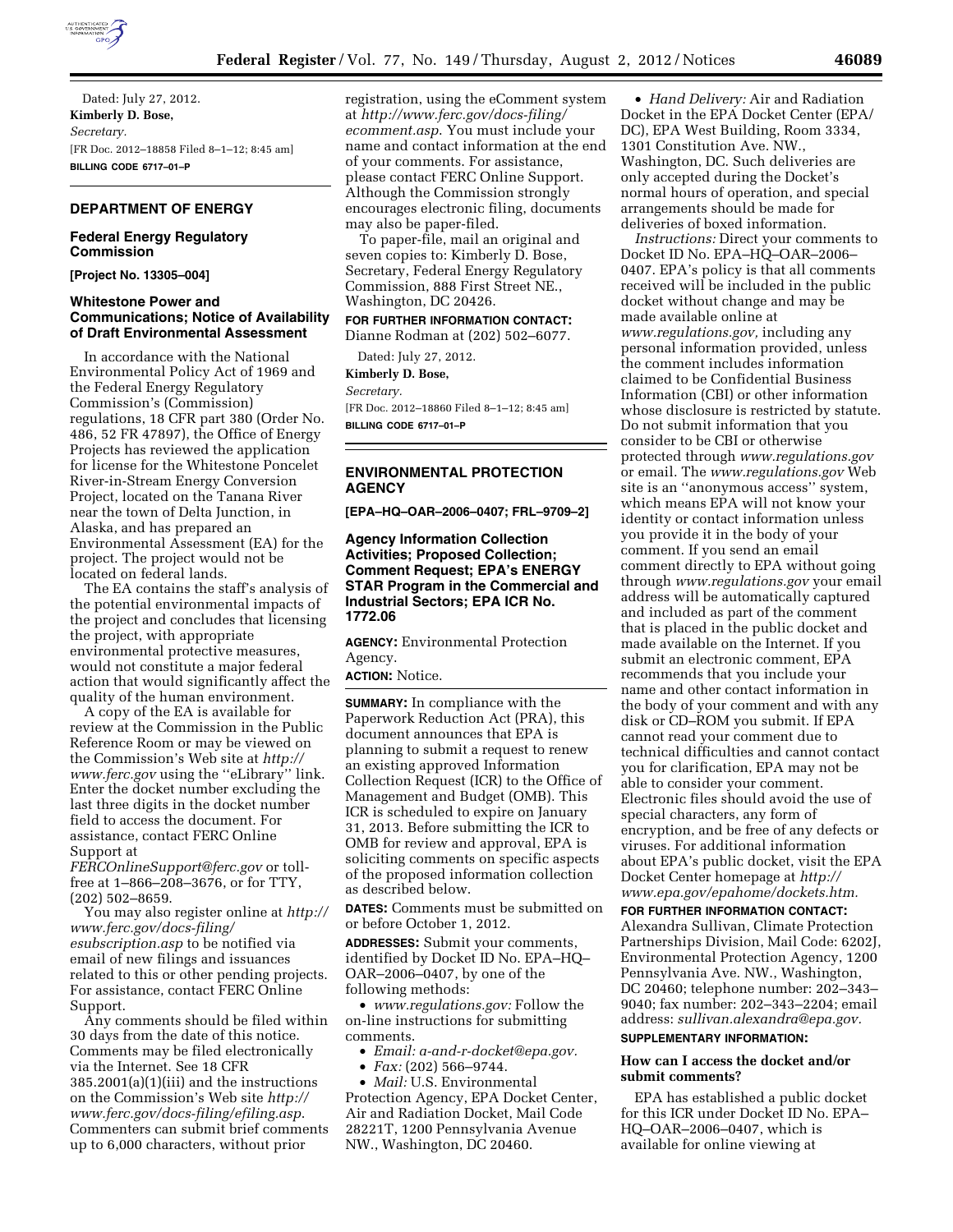*[www.regulations.gov,](http://www.regulations.gov)* or in person viewing at the Air and Radiation Docket in the EPA Docket Center (EPA/DC), EPA West, Room 3334, 1301 Constitution Ave. NW., Washington, DC. The EPA/DC Public Reading Room is open from 8 a.m. to 4:30 p.m., Monday through Friday, excluding legal holidays. The telephone number for the Reading Room is 202–566–1744, and the telephone number for the Air and Radiation Docket is 202–566–1742.

Use *[www.regulations.gov](http://www.regulations.gov)* to obtain a copy of the draft collection of information, submit or view public comments, access the index listing of the contents of the docket, and to access those documents in the public docket that are available electronically. Once in the system, select ''search,'' then key in the docket ID number identified in this document.

## **What information is EPA particularly interested in?**

Pursuant to section 3506(c)(2)(A) of the PRA, EPA specifically solicits comments and information to enable it to:

(i) Evaluate whether the proposed collection of information is necessary for the proper performance of the functions of the Agency, including whether the information will have practical utility;

(ii) evaluate the accuracy of the Agency's estimate of the burden of the proposed collection of information, including the validity of the methodology and assumptions used;

(iii) enhance the quality, utility, and clarity of the information to be collected; and

(iv) minimize the burden of the collection of information on those who are to respond, including through the use of appropriate automated electronic, mechanical, or other technological collection techniques or other forms of information technology, *e.g.,* permitting electronic submission of responses. In particular, EPA is requesting comments from very small businesses (those that employ less than 25) on examples of specific additional efforts that EPA could make to reduce the paperwork burden for very small businesses affected by this collection.

#### **What should I consider when I prepare my comments for EPA?**

You may find the following suggestions helpful for preparing your comments:

1. Explain your views as clearly as possible and provide specific examples.

2. Describe any assumptions that you used.

3. Provide copies of any technical information and/or data you used that support your views.

4. If you estimate potential burden or costs, explain how you arrived at the estimate that you provide.

5. Offer alternative ways to improve the collection activity.

6. Make sure to submit your comments by the deadline identified under **DATES**.

7. To ensure proper receipt by EPA, be sure to identify the docket ID number assigned to this action in the subject line on the first page of your response. You may also provide the name, date, and **Federal Register** citation.

## **What information collection activity or ICR does this apply to?**

*Affected Entities:* Entities potentially affected by this action are participants in EPA's ENERGY STAR Program in the Commercial and Industrial Sectors.

*Title:* Information Collection Activities Associated with EPA's ENERGY STAR Program in the Commercial and Industrial Sectors.

*ICR Numbers:* EPA ICR No. 1772, OMB Control No. 2060–0347.

*ICR Status:* This ICR is currently scheduled to expire on January 31, 2013. An Agency may not conduct or sponsor, and a person is not required to respond to, a collection of information, unless it displays a currently valid OMB control number. The OMB control numbers for EPA's regulations in title 40 of the CFR, after appearing in the **Federal Register** when approved, are listed in 40 CFR part 9, are displayed either by publication in the **Federal Register** or by other appropriate means, such as on the related collection instrument or form, if applicable. The display of OMB control numbers in certain EPA regulations is consolidated in 40 CFR part 9.

*Abstract:* EPA created ENERGY STAR as a voluntary program to help businesses and individuals protect the environment through superior energy efficiency. The program focuses on reducing utility-generated emissions by reducing the demand for energy. In 1991, EPA launched the Green Lights Program to encourage corporations, State and local governments, colleges and universities, and other organizations to adopt energy-efficient lighting as a profitable means of preventing pollution and improving lighting quality. Since then, EPA has rolled Green Lights into ENERGY STAR and expanded ENERGY STAR to encompass organization-wide energy performance improvement, such as building technology upgrades, product purchasing initiatives, and employee

training. At the same time, EPA has streamlined the reporting requirements of ENERGY STAR and focused on providing incentives for improvements (*e.g.,* ENERGY STAR Awards Program). EPA also makes tools and other resources available on the Web to help the public overcome the barriers to evaluating their energy performance and investing in profitable improvements.

To join ENERGY STAR, organizations are asked to complete a Partnership Letter or Agreement that establishes their commitment to energy efficiency. Partners agree to undertake efforts such as measuring, tracking, and benchmarking their organization's energy performance by using tools such as those offered by ENERGY STAR; developing and implementing a plan to improve energy performance in their facilities and operations by adopting a strategy provided by ENERGY STAR; and educating staff and the public about their Partnership with ENERGY STAR, and highlighting achievements with the ENERGY STAR, where available.

Partners also may be asked to periodically submit information to EPA as needed to assist in program implementation.

Partnership in ENERGY STAR is voluntary and can be terminated by Partners or EPA at any time. EPA does not expect organizations to join the program unless they expect participation to be cost-effective and otherwise beneficial for them.

In addition, Partners and any other interested party can seek recognition and help EPA promote energy-efficient technologies by evaluating the efficiency of their buildings using EPA's on-line tools (*e.g.,* Portfolio Manager) and applying for recognition. EPA does not expect to deem any information collected under ENERGY STAR to be Confidential Business Information (CBI).

*Burden Statement:* The burden for joining the ENERGY STAR Program and related activities is expected to vary depending on the type of Partner. The burden is estimated to be 30 minutes for a Commercial and Industrial Sector Partner to prepare/submit a Partnership Letter, 1 hour for a Service and Product Provider (SPP) to prepare/submit a Partnership Agreement and related documents, and 2.5 hours for an Energy Efficiency Program Sponsor (EEPS) to prepare/submit a Partnership Agreement and a brief plan outlining the key activities it intends to undertake to promote ENERGY STAR. These organizations also may undertake other activities related to their partnership during the year. The burden is estimated to be about 1 hour for a SPP Partner to update its contact information and